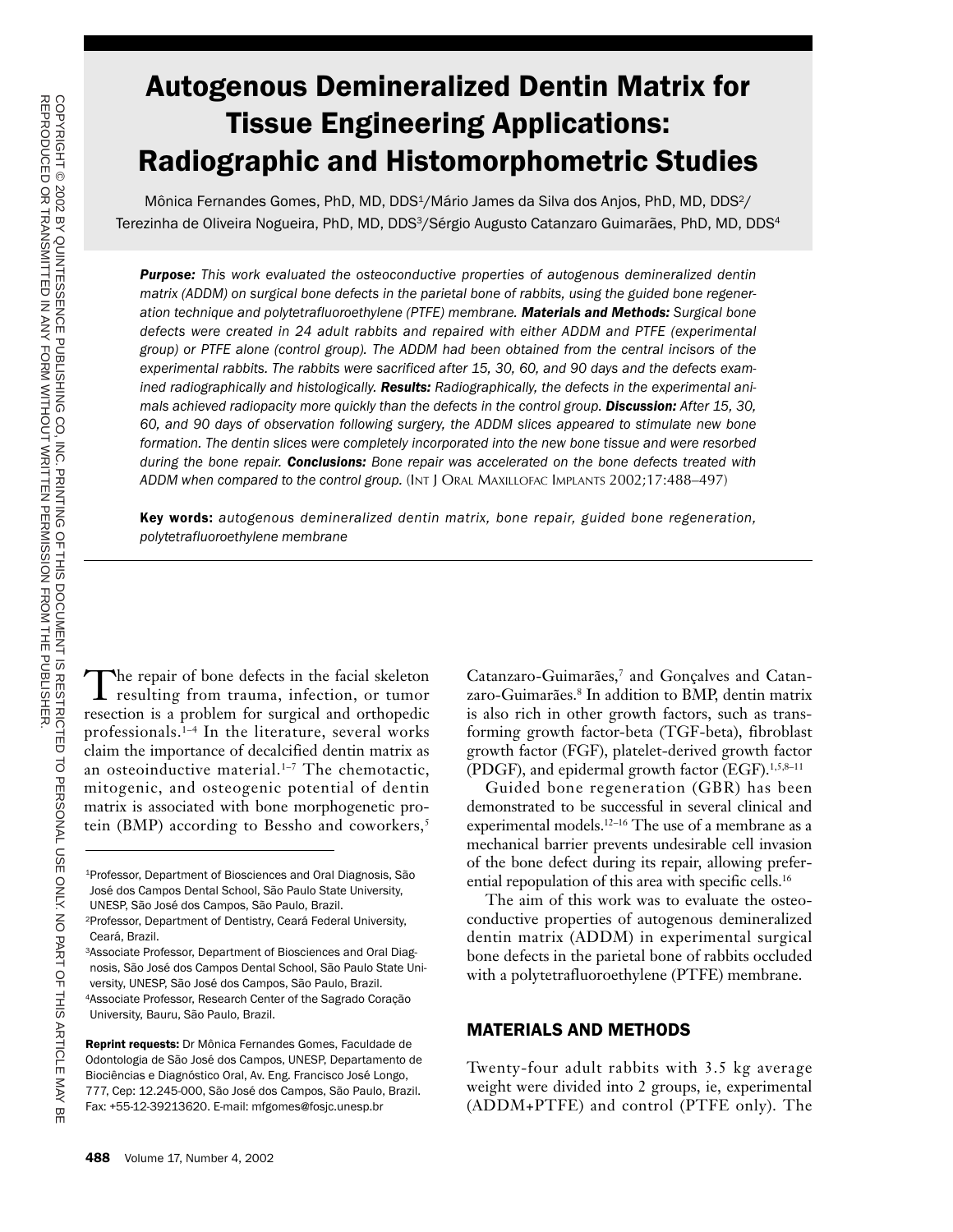

Fig 1a The ADDM *(arrows)* was placed in ice for freezing microtomy.



Fig  $1b$  The ADDM was cut into slices of approximately 8  $\mu$ m thickness with the aid of the cryostat.

ADDM was obtained by extraction of the central incisors in rabbits of the experimental group and then prepared in slices, according to Catanzaro-Guimarães and associates.6 The pulp tissue was totally removed by the retrograde technique and the root was planed. After washing with sterile physiologic serum at 2°C, the teeth were immersed in a 0.6-N hydrochloric acid solution at 2°C until complete demineralization was achieved. The specimens were then washed during 3 hours in distilled water, under constant agitation, for total acid removal. After this process, the ADDM was cut into slices approximately 8 µm thick with the aid of a freezing microtome (Model CTD, International-Harris Cryostat/International Equipment Company, Needham Heights, MA) (Figs 1a and 1b). These slices were immersed in a special box filled with ethyl alcohol 70°/gentamicin (5 mL/0.2 sol) and stored at 2°C until the time of implantation.

An intramuscular anesthetic agent with Rompum (pre-anesthetic, Bayer AS, saúde animal, São Paulo, Brazil) and Ketalar (anesthetic, Holliday-Scott SA, São Paulo, Brazil) was administered to the animals. An incision was made in the sagittal plane of the head, followed by muscular dissection, plane to plane, and incision of the periosteum. Subsequently, a surgical bone defect was created in the parietal bone with the aid of a 5.0-mm trephine activated by a micromotor. The bone defect had an elliptical form,  $1.0 \times 0.5$  cm, with a depth equal to the thickness of the removed cortical bone. In the experimental group, a PTFE membrane was positioned on the floor of the bone defect, and ADDM was placed in slices, internally and peripherally to the bone defect. The external surface of the bone defect was completely covered by the PTFE membrane. The periosteum and muscle were then sutured as well as the skin (Figs 2a to 2d). In the control group, PTFE membrane was placed on the floor and the surface of the defect. Subsequently, the periosteum, the muscle, and the skin were sutured.

Fifteen, 30, 60, and 90 days after surgery, 3 animals of each group were sacrificed. The bone containing the surgical defect was removed en bloc, fixed in 10% formalin, and submitted to digital radiographic and light microscopic analysis for histomorphometric study. To obtain digital radiographic images of the specimens, a sensor-type image plate was utilized, and the radiographs exposed with 40-cm dff, 2 mAs, and 70 kVp. The sensor plate images were read by a laser scanner (DIGORA Digital System, Soredex, Helsinki, Finland), and these images were transferred to a computer, where they were analyzed visually and interpreted according to bone density features. The sections were obtained in the longitudinal direction and were about 8 µm thick. They were stained by hematoxylin-eosin, Mallory trichrome, and Schmorl.<sup>17</sup>

# Histomorphometric Analysis: Randomization of Histologic Fields

The central point of histologic section randomization and selection for histomorphometric analysis was accomplished arbitrarily, eliminating the occurrence of sampling bias. A Zeiss II reticule was placed over a compensation ocular KPL  $8 \times$  Zeiss microscope (Zeiss, Thornwood, NY) to evaluate the bone density (Bd). The reticule image was superimposed on the desired histologic fields. The reticule points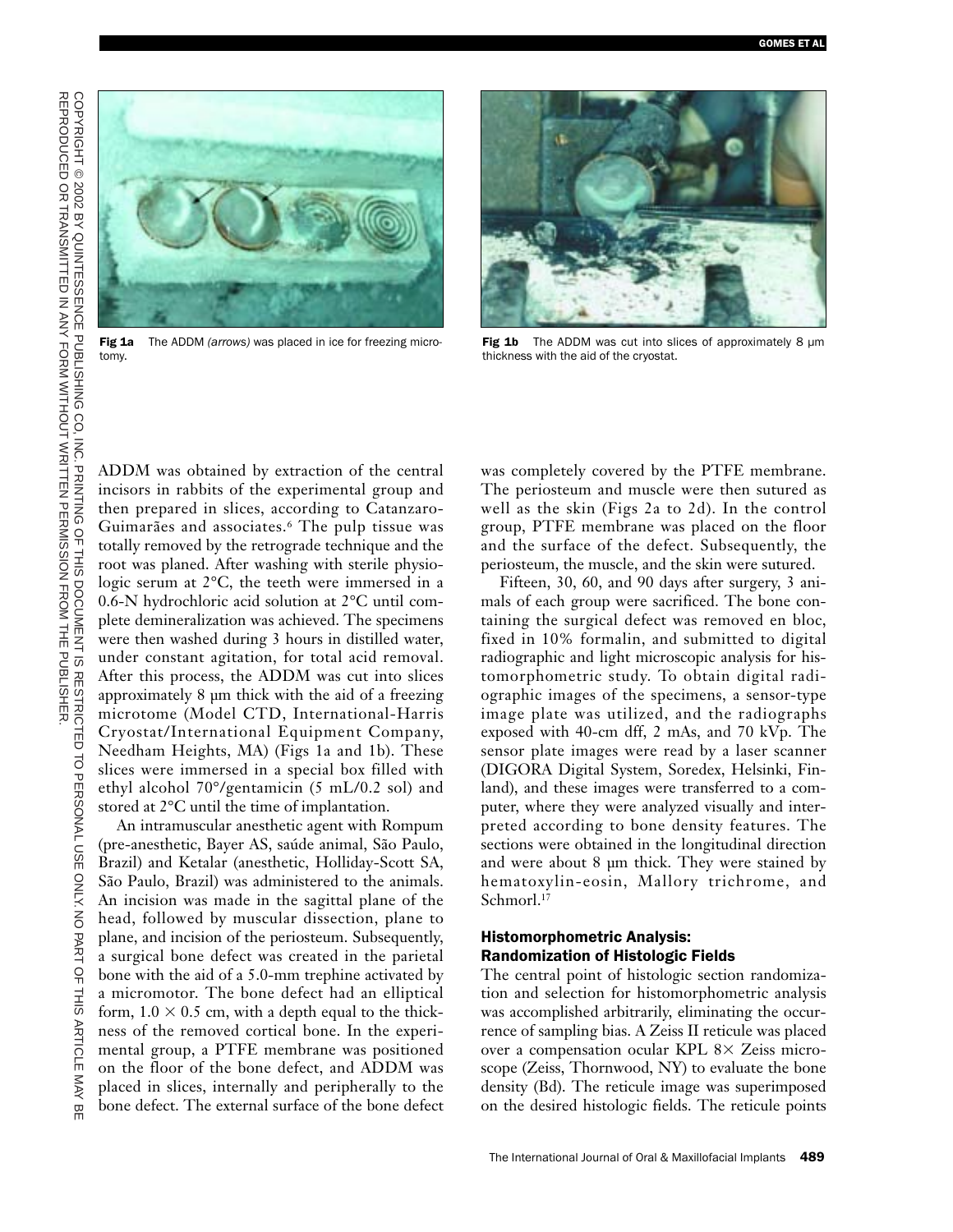

Figs 2a and 2b A bone defect was created with the aid of a 5.0-mm trephine.



Fig 2c In the experimental animals, a PTFE membrane was positioned on the floor of the defect and ADDM slices *(arrows)* were placed peripherally to the defect.



Fig 2d The periosteum and muscle *(asterisk)* were sutured*.*



Fig 3 Schematic drawing of the rabbit skull with the bone defect divided into thirds.  $AT =$  anterior third;  $MT =$  middle third; PT = posterior third.

(Ni) and the total number of points over the bone defect (N) were counted. The bone density was evaluated with the following formula<sup>18,19</sup>:  $Bd = num$ ber of points in bone trabeculae (Ni)/total number of points in the bone defect (N).

During systematic randomization, histomorphometric analysis was accomplished according to the bone defect scheme (Fig 3). The chosen bone defect was submitted for examination with serial microscopy sections, from which approximately 100 sections were obtained. From these sections, 4 were randomly chosen for morphometric analysis. Subsequently, 8 histologic fields from each section in the surgical bone defect region were analyzed. At this step, a  $40\times$  objective and an ocular KPL 8 $\times$  of an optical microscope (Olympus CH-2, Olympus, Tokyo, Japan) were used. The objective showed a 100-point reticule corresponding to 7,840 µm2 for measuring the bone tissue area.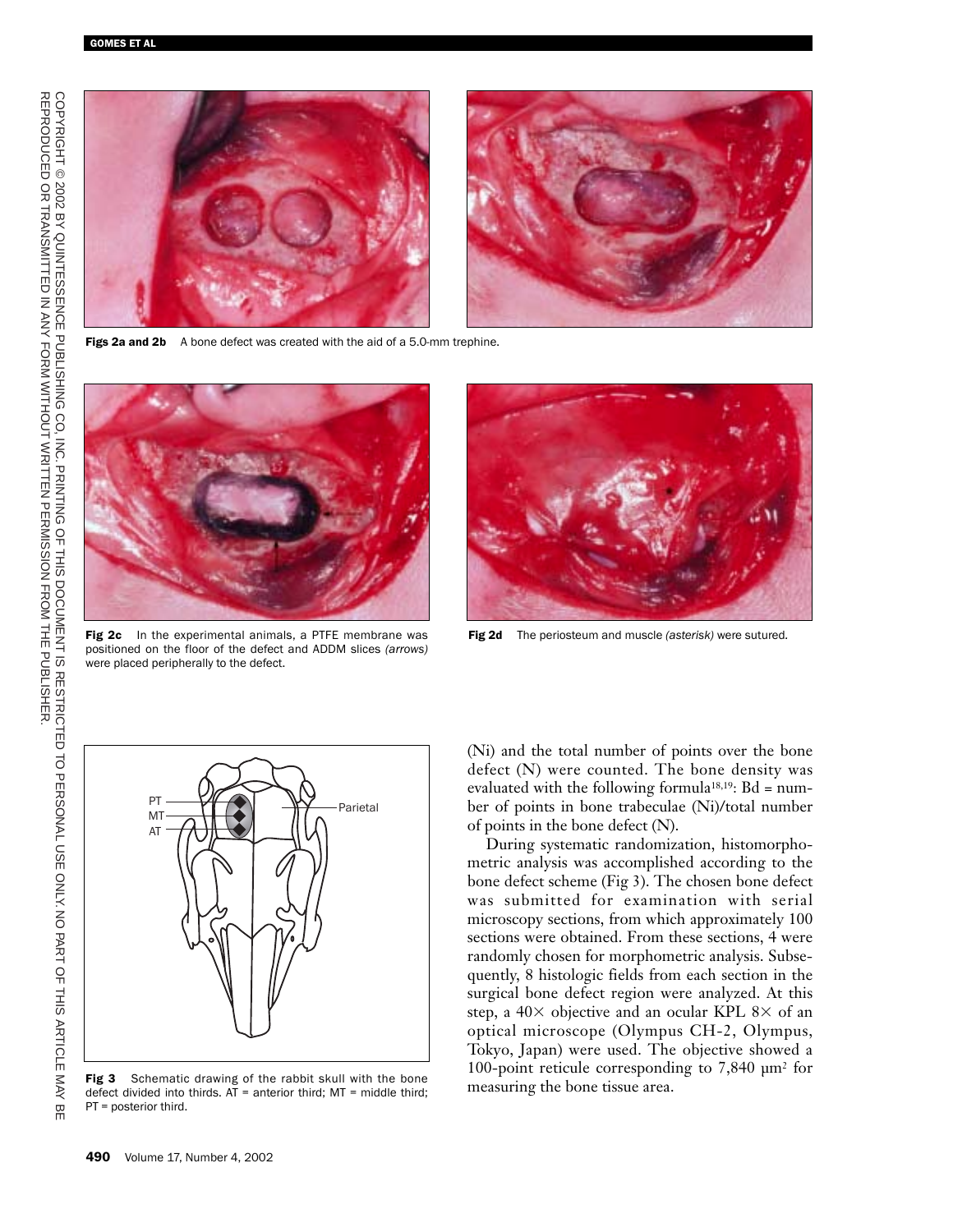

# RESULTS

#### Radiographic Features

The radiographic results were analyzed as depicted in the diagram of the rabbit skull (Fig 3):

*Experimental Group.* During the 15-day observation period, a well-delineated and radiolucent area suggestive of a bone defect was observed (Fig 4a). At 30 days, a homogeneous radiopaque area around the bone defect, with density similar to normal bone tissue, was seen in the anterior and middle thirds (Fig 4b). The middle third showed greater radiopacity than the anterior third and the latter greater radiopacity than the posterior third. At 60 days, a radiopaque tissue of variable density filled the bone defect (Fig 4c). The areas around the surgical defect showed visually greater density than the central portion of the defect, as well as similar density to the normal bone tissue. At 90 days, the bone defect region had been replaced by a radiopaque area with a density similar to the normal bone tissue around and on a digital image of the bone defect area, where a normal trabecular bone arrangement was observed (Fig 4d).

*Control Group.* During the 15-day observation period, a radiolucent, homogeneous area involving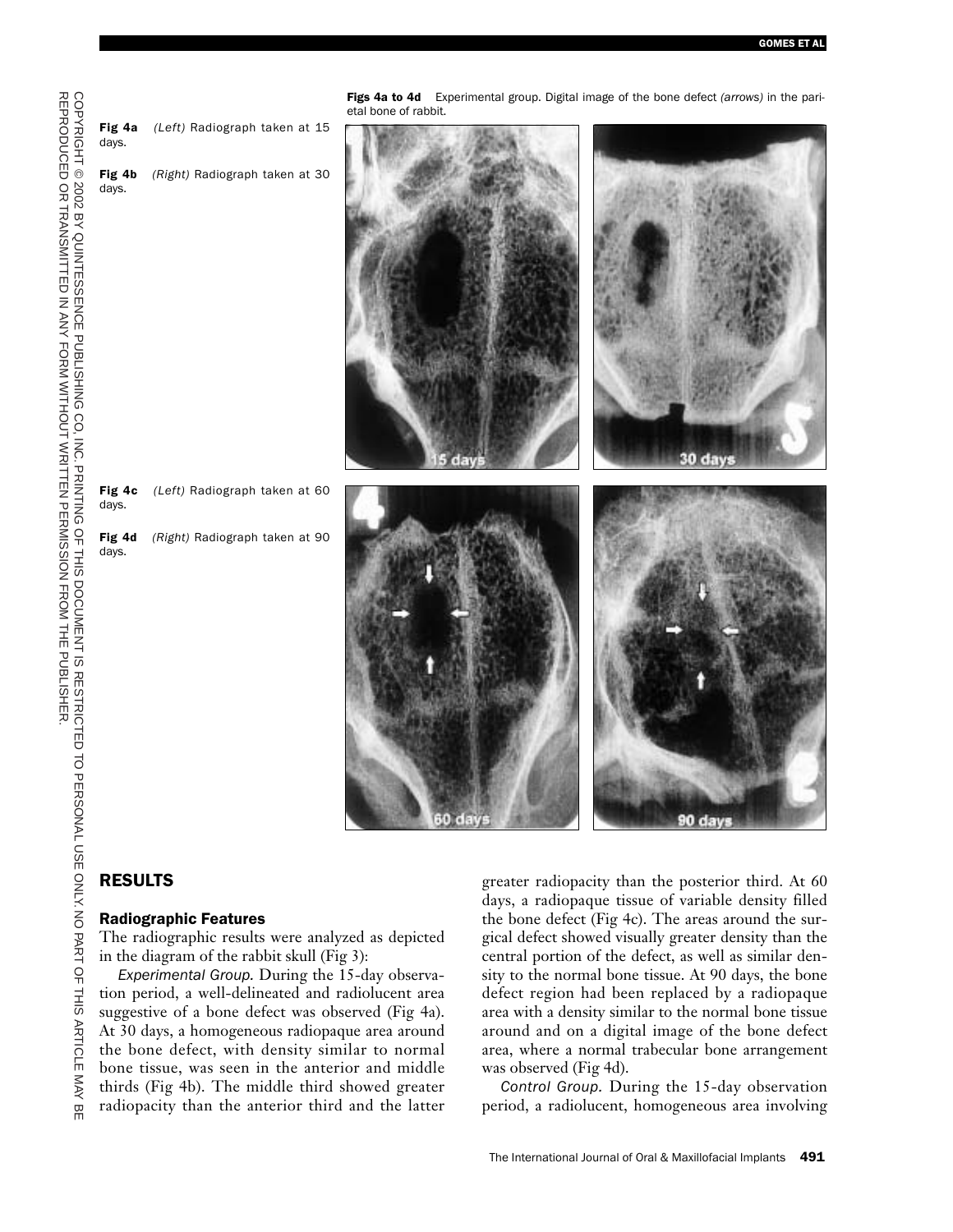

Figs 5a to 5d Control group. Digital image of the bone defects *(arrows)* in parietal bone

all of the bone defect, with less density than the normal bone tissue, was apparent. The 3 sections of the defect showed similar radiolucency. At 30 days, a small radiopaque area with variable density was observed around the bone defect in the middle and posterior thirds. The anterior third showed lower density than the middle and posterior thirds, and the middle third presented greater density than the posterior third and less density than the normal bone tissue around the defect. The limits of the defect were still irregular. At 60 days, the bone defect area was radiopaque, with density similar to normal bone tissue. On the anterior third, a dis-

crete, irregular, and non-delineated radiolucent image was also observed, with lower density than the normal bone. The bone defect was no longer delineated. At 90 days, the bone defect area was radiopaque, with density similar to the normal bone tissue. In addition, 2 radiolucent areas were present, with different size and density, on the anterior and posterior thirds (Fig 5).

#### Microscopic Features

*Experimental Group.* At 15 days, the bone defect was filled by bone tissue with immature trabeculae and osteogenic connective tissue (Fig 6). In certain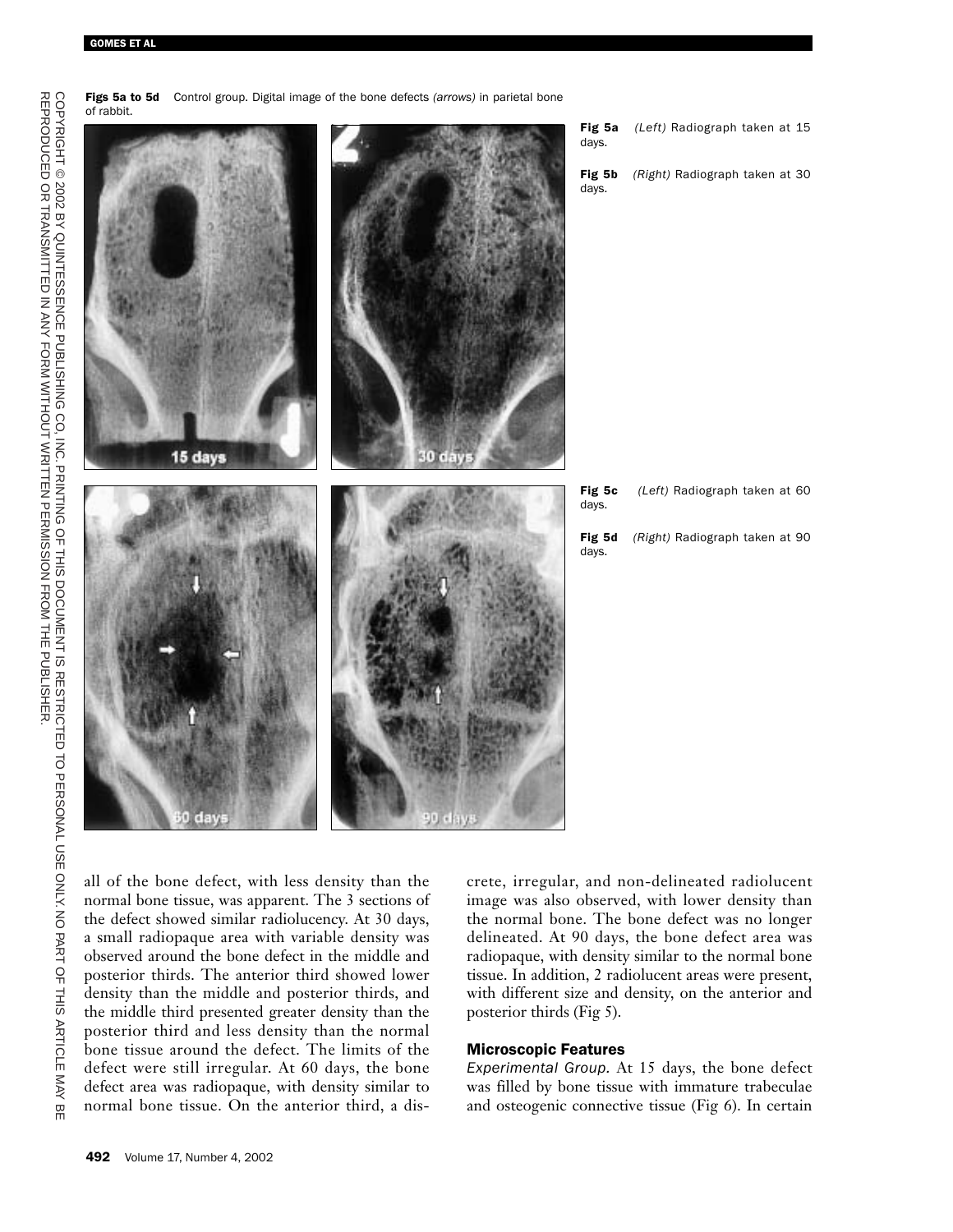Fig 6 Experimental sample at 15 days. The bone defect *(arrows)* is filled by bone tissue with immature trabeculae and connective tissue (hematoxylin-eosin; magnification  $\times$ 25).



Fig 7 Experimental sample at 15 days. Deposition of newly formed bone matrix on the surface of the ADDM slices *(asterisk)* is evident (Mallory trichromic; magnification  $\times$  200).



Fig 8 Experimental sample at 30 days. The bone defect *(arrows)* is filled by new bone formation characterized by homogeneous and exophytic bone growth (hematoxylin-eosin; magnification  $\times$  25).



areas, intimate contact of the osteoblastic cells with the ADDM slices, the deposition of bone matrix on the surface of the ADDM slices surface, and their incorporation with the newly formed bone trabeculae, were observed (Fig 7). In addition, no rejection reaction to the ADDM slices was noted.

At 30 days, in a panoramic view, it was evident that the bone defect was filled by bone tissue characterized by homogeneous and exophytic bone growth (Fig 8). In the central region and at the extremities of the defect, scarce osteogenic connective tissue with no inflammatory cell infiltrate was observed. The bone tissue appeared to be either immature or mature, either thick or thin and irregular. The presence of red bone marrow within medullary spaces was found. The ADDM slices located on the extremities of the defect were incorporated into the newly formed bone matrix. The presence of odontoblastic processes inside the dentinal tubule of the ADDM slices was noted. Osteoblasts and osteoclasts populated the ADDM slice surface. Osteoblasts were associated with bone

matrix in intimate contact with the ADDM slices (Figs 9a and 9b). No inflammatory cell infiltrate was found next to the ADDM slices.

At 60 days, the bone defect was totally filled by bone tissue, showing mature and well-delineated bone trabeculae. However, their distribution was irregular, with large medullary spaces. The cortical bone was poorly defined. During this period, no presence of ADDM slices was seen. The medullary spaces were large, with yellow bone marrow. In a panoramic view, it was observed that the newly formed bone tissue exceeded the limits of the preexistent cortical bone (Fig 10).

At 90 days, the bone defect had been replaced by bone tissue, with many mature bone trabeculae and large medullary spaces. In some areas, trabeculae with many cells included were either thick or thin and irregular. In a panoramic view, the defect area was thicker than the surrounding regular bone (Fig 11).

*Control Group.* At 15 days, the surgical bone defect was filled by connective tissue and some bone trabeculae. The immature bone tissue appeared thin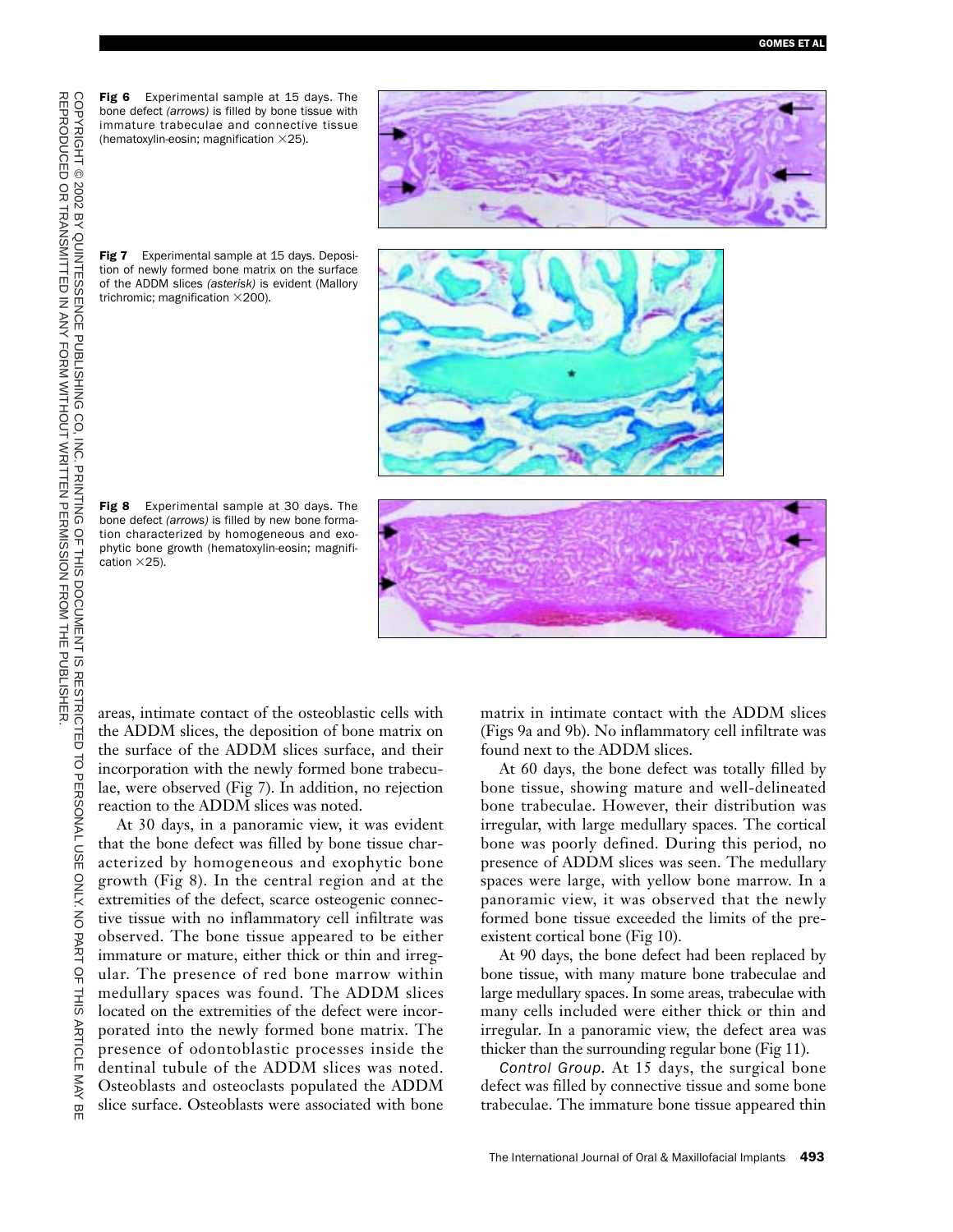

Figs 9a and 9b Experimental sample at 30 days. *(Left)* Bone matrix is in contact with ADDM *(asterisk)* and *(right)* odontoblastic processes inside the dentinal tubules *(white arrows)* of the ADDM slices and osteocytes and osteoclasts *(black arrows)* on the surface of the ADDM slice (Schmorl; magnification  $\times$  200 and  $\times$  400, respectively).



Fig 10 Experimental sample at 60 days. The bone defect region *(arrows)* was totally filled by bone tissue, showing mature and well-delineated bone trabeculae and large medullary spaces (Schmorl; magnification  $\times$ 25).



Fig 11 Experimental sample at 90 days. The bone defect region *(arrows)* was replaced by bone tissue, with many mature bone trabeculae and large medullary spaces (hematoxylin-eosin; magnification  $\times$ 25).

Fig 12 Control sample at 15 days. The surgical bone defect *(arrows)* was filled with connective tissue and some immature bone trabeculae located at the limits of the defect, toward the central region (hematoxylin-eosin; magnification  $\times$ 25).

and irregular and was located at the limits of the defect, toward the central region of surgical bone defect. The few bone trabeculae of the central region were thinner compared with the trabeculae at the periphery of the bone defect, characterizing centripetal bone growth (Fig 12).

At 30 days, bone tissue and connective tissue filled the defect. Microscopically, the presence of a bone tissue mass was observed at the central portion and connective tissue at the periphery of the bone defect. There was no inflammatory cell infiltrate in this connective tissue. In a panoramic view, immature bone trabeculae intermingled with connective tissue in the extremities of the defect were seen. The newly formed bone tissue showed centripetal growth (Fig 13).

At 60 days, bone tissue and connective tissue filled the bone defect area. The bone tissue was less mature in the central portion and more mature at the periphery of the defect. In a panoramic view, medullary spaces were evident (Fig 14).

At 90 days, the bone defect was totally filled by mature bone tissue and large medullary spaces. In a panoramic view, newly formed and well-defined cortical bone was seen, similar to the cortical bone level of the surrounding regular bone (Fig 15).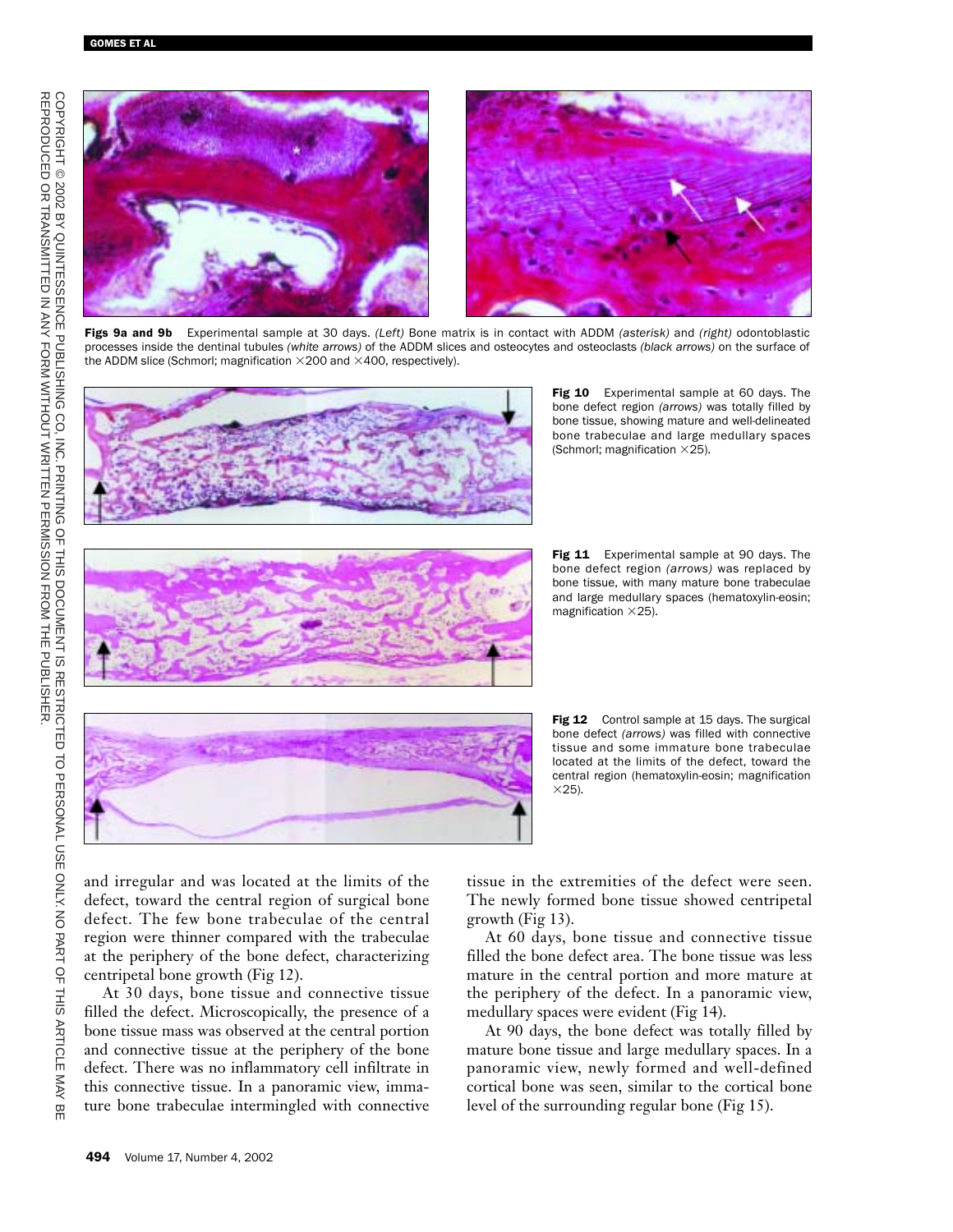Fig 13 Control sample at 30 days. The defect region *(arrows)* was filled with bone tissue and connective tissue (Mallory trichromic; magnification  $\times$  25).



Fig 14 Control sample at 60 days. The defect region *(arrows)* was filled with bone tissue, connective tissue, and medullary spaces (hematoxylin-eosin; magnification  $\times 25$ ).

Fig 15 Control sample at 90 days. The bone defect region *(arrows)* was completely filled with bone tissue, with few mature bone trabeculae and large medullary spaces (Mallory trichromic; magnification  $\times$ 25).

Fig 16 Representation of the volume of bone trabeculae of bone tissue formed during the process of bone repair in the different observation times of the experimental and control groups. Bone density = number of bone trabeculae (Ni)/ $8\times100$ -point reticule area (N).







#### Histomorphometric Analysis

The purpose of this analysis was to measure bone density in the area of new bone tissue in the process of evolution of bone repair after implantation of decalcified dentin matrix into the bone defect, according to the formula for determining the bone density presented in the Methods section. The analysis of the results, shown in Fig 16, demonstrated that the bone defect implanted with ADDM presented a larger quantity of bone tissue compared to the control group at the time points of 15, 30, and 90 days.

#### **DISCUSSION**

Many investigators have studied different types of osteoinductive and/or osteoconductive materials trying to find materials or substances that could accelerate the bone repair process. Among the various materials found in the literature, ADDM in bone defects has shown excellent results, since it has osteogenic properties and can be resorbed during the bone remodeling process in the host area.<sup>1-4,6,7</sup>

Osteoinduction has been described as a differentiation phenomena of mesenchymal cells into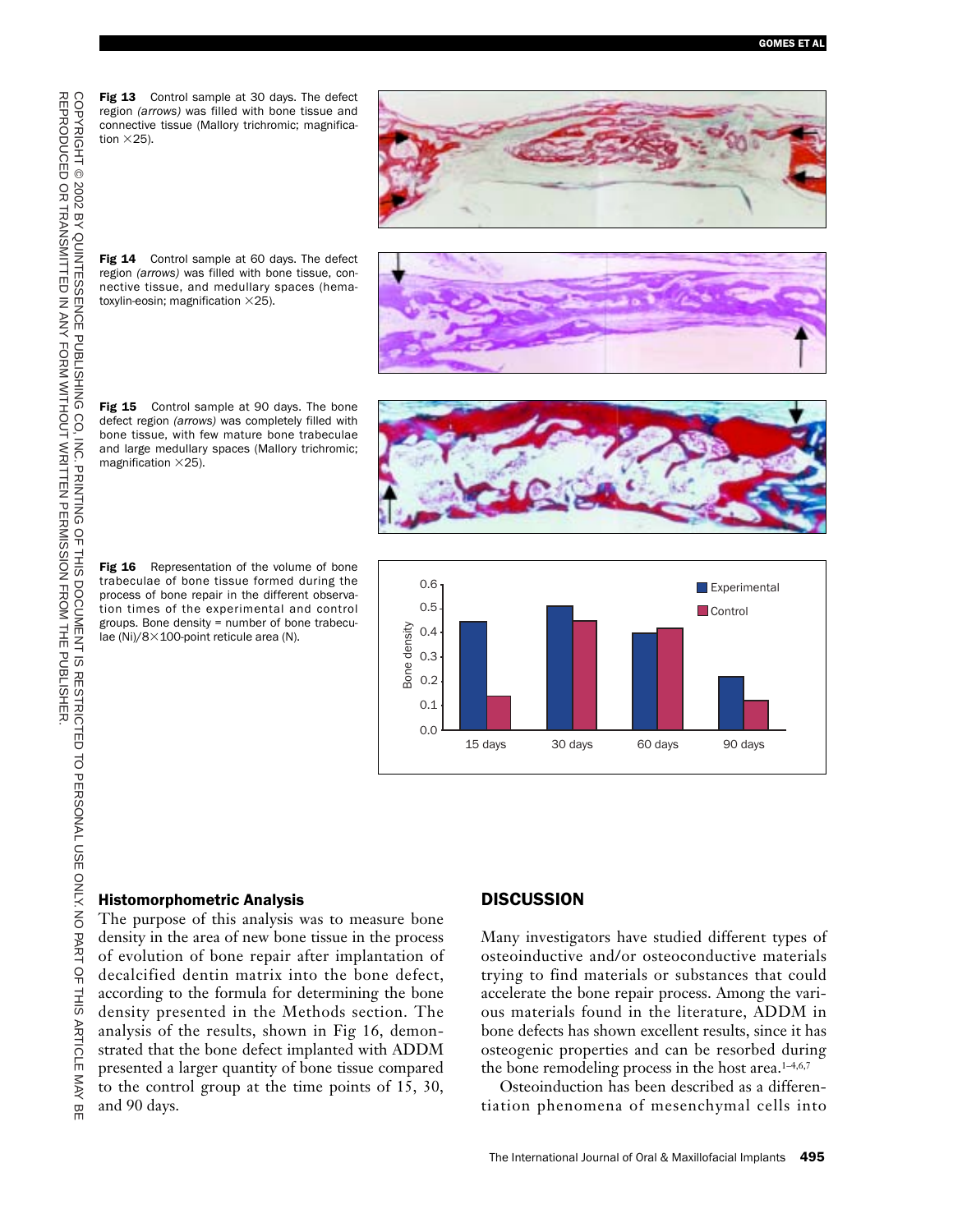osteoprogenitor or osteoprecursor cells and, therefore, the newly formed bone tissue can develop through intramembranous ossification.20 Some research has shown the formation of cartilaginous and bone tissue after implantation of demineralized dentin in the intramuscular region of laboratory animals. This phenomenon occurs as the result of the presence of an osteoinductor substratum of the dentin matrix.21–24 The preparation process for ADDM followed in this work was recommended by Gonçalves,<sup>1</sup> Gomes and coworkers,<sup>2</sup> Carvalho,<sup>3</sup> Gomes and associates,<sup>4</sup> Catanzaro-Guimarães and colleagues,<sup>6</sup> Gonçalves and Catanzaro-Guimarães,<sup>8</sup> and Butler and coworkers.22 It probably did not impair the activity of the BMP present in the dentin matrix, as a higher volume of bone tissue was verified in the experimental groups than in the control groups.

The radiographic and histomorphometric results showed that, during the 15-day period, the surgical defect of the experimental group demonstrated greater radiopacity, lesser radiolucency, and a larger quantity of bone tissue with the presence of more osteoblasts than the control group. This could be related to the osteoinductive property of the ADDM slices, which appeared to be well incorporated in the newly formed bone matrix. These findings were previously reported by Gonçalves,<sup>1</sup> Carvalho,<sup>3</sup> Gomes and coworkers,<sup>4</sup> and Catanzaro-Guimarães and associates.6 At the 30-day period, the experimental group exhibited more homogeneous centripetal bone growth with more radiopaque limits than the control group. This occurred apparently because of the presence of the ADDM, which probably provided a stimulus to the osteogenic cells at the limits of the bone defect. This might represent ADDM osteoinductive activity, as observed by Gonçalves,<sup>1</sup> Gomes and associates,<sup>2,4</sup> Carvalho,<sup>3</sup> and Catanzaro-Guimarães and coworkers.6 ADDM slices appeared to have stimulated new bone formation, producing a greater amount of bone tissue in the experimental group than in the control group. In a panoramic view, it was observed that the tissue thickness of the bone defect area of the control group was less than that of the experimental group. In both groups, no signs of inflammatory cell infiltrate were seen. During the 60-day period, in the experimental group, the bone trabeculae were visually homogeneous and the medullary spaces were larger when compared with the control group. The bone defect was filled by bone tissue, which was as evident as in the control group. During the bone remodeling process, the ADDM slices had been resorbed. At the 90-day period, the radiopacity of the defect treated with ADDM was greater than in the control group.

Microscopically, it was observed that the bone defect was totally filled by bone tissue in both groups.

Throughout the observation period, the PTFE membranes remained intact.

There was no rejection of ADDM in the present study, as shown by Gonçalves,<sup>1</sup> Gomes and coworkers,<sup>4</sup> Catanzaro-Guimarães and associates,<sup>6</sup> and Catanzaro-Guimarães.7 According to Catanzaro-Guimarães and colleagues,<sup>6</sup> Catanzaro-Guimarães,<sup>7</sup> and Bang,<sup>21</sup> this could be the result of the low antigenicity of ADDM.

ADDM may have presented chemotactic properties, attracting osteoprogenitor cells and osteoblasts to the region where ADDM slices were present, thus promoting acceleration of the bone repair. According to Gomes and associates,<sup>4</sup> Catanzaro-Guimarães and coworkers,<sup>6</sup> Gonçalves and Catanzaro-Guimarães,<sup>8</sup> Robert-Clark and Smith,<sup>11</sup> and Urist and Strate,<sup>25</sup> such a phenomenon likely occurs because of the release of BMP and other growth factors from the dentin matrix, showing their possible properties as osteoinductive and osteoconductive material.

## **CONCLUSIONS**

The ADDM slices showed osteoconductive properties. ADDM was completely incorporated in the newly formed bone tissue and resorbed during the bone remodeling process. Bone repair was accelerated in the experimental group when compared to the control group.

## ACKNOWLEDGMENT

This research work was supported by a grant from Fundação de Amparo a Pesquisa do Estado de São Paulo (FAPESP/1996/ 3203-2).

# REFERENCES

- 1. Gonçalves EAL. Study of the Process of Bone Repair in Surgical Defects Implanted with Demineralized Autogenous Dentin Matrix in Radius of Dogs [thesis]. Bauru: University of São Paulo, 1997.
- 2. Gomes MF, Silva MJS, Nogueira TO, Tavano O, Catanzaro-Guimarães SA. Implantation of dentin matrix in skull defects using amniotic membrane [abstract]. J Dent Res 1999;78:363.
- 3. Carvalho VAP. Effects of the Demineralized Homogeneous Dentin Matrix in Bone Repair in Mandibles of Rabbits: Histomorphometric Analysis [thesis]. Piracicaba: University of Campinas, 2001.